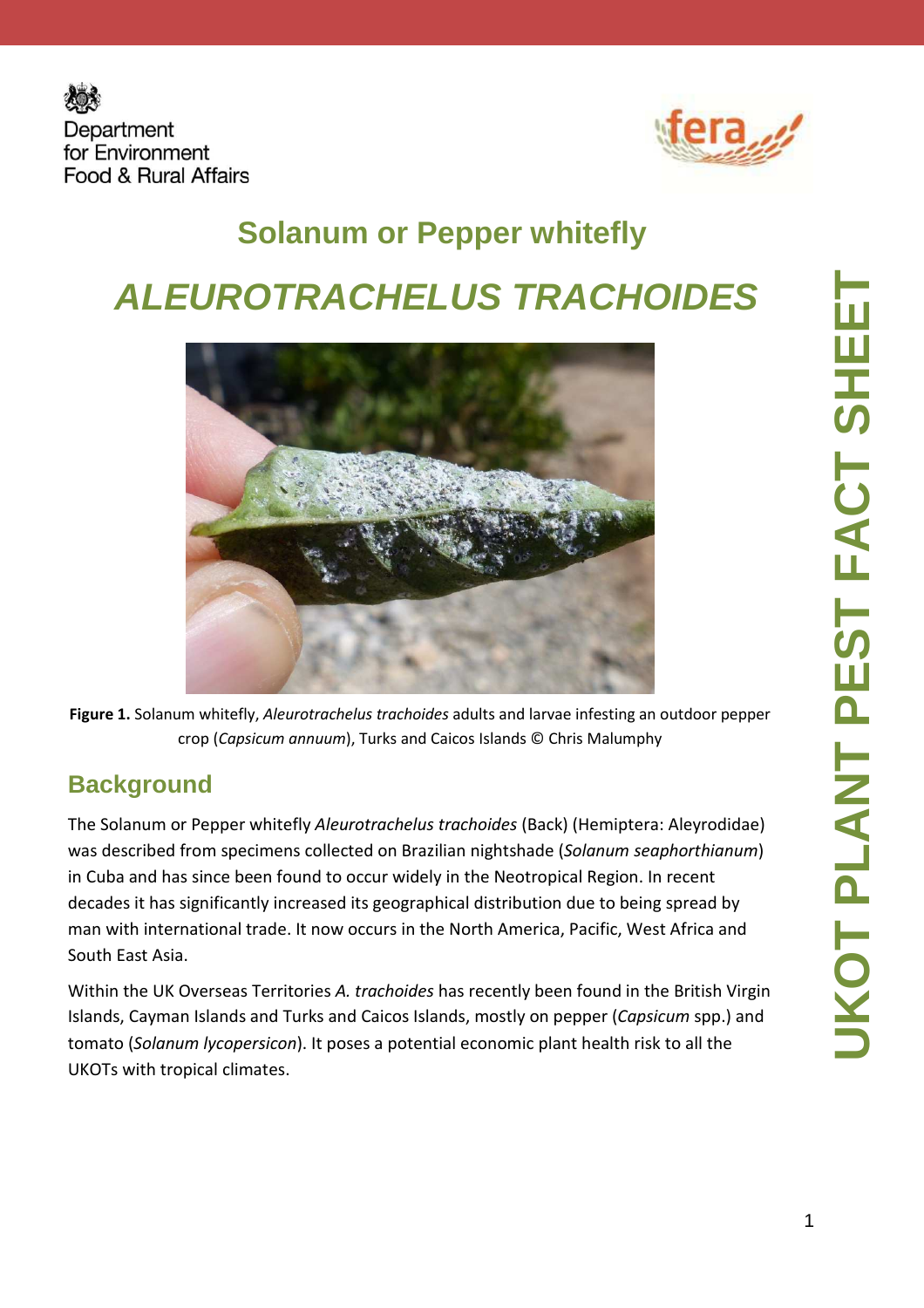

**Figure 2.** Close up of *Aleurotrachelus trachoides*  adult and a single egg on pepper (*Capsicum annuum*), USA © Vivek Kumar, University of Florida



**Figure 3.** Close up of *Aleurotrachelus trachoides*  puparia on sweet potato (*Ipomoea batatas*) foliage, Gambia; the puparia are black but are usually hidden beneath a layer of cottony white wax © Fera



**Figure 4.** *Aleurotrachelus trachoides* adults and larvae on an outdoor crop of tomato (*Solanum lycopersicon*) in the Turks and Caicos Islands © Chris Malumphy



**Figure 5**. Capsicum crop severely damaged by *Aleurotrachelus trachoides*, Martinique © Philippe Ryckewaert – CIRAD, Martinique

#### **Geographical Distribution**

Solanum whitefly is native to the Neotropical region but has a history of moving internationally in trade. It was introduced to Tahiti in the 1930s or earlier but has only become widespread in the Pacific over the last 30 years. It was reported from Hawaii (USA) in 1998 (Dawson, 1999) and from Florida (USA) in 1994 *(*Mead, 1994). It has also been introduced to West Africa (Malumphy, 2005), India and South East Asia.

**Nearctic**: Mexico; USA (California, Florida, Hawaii, Louisiana, Texas).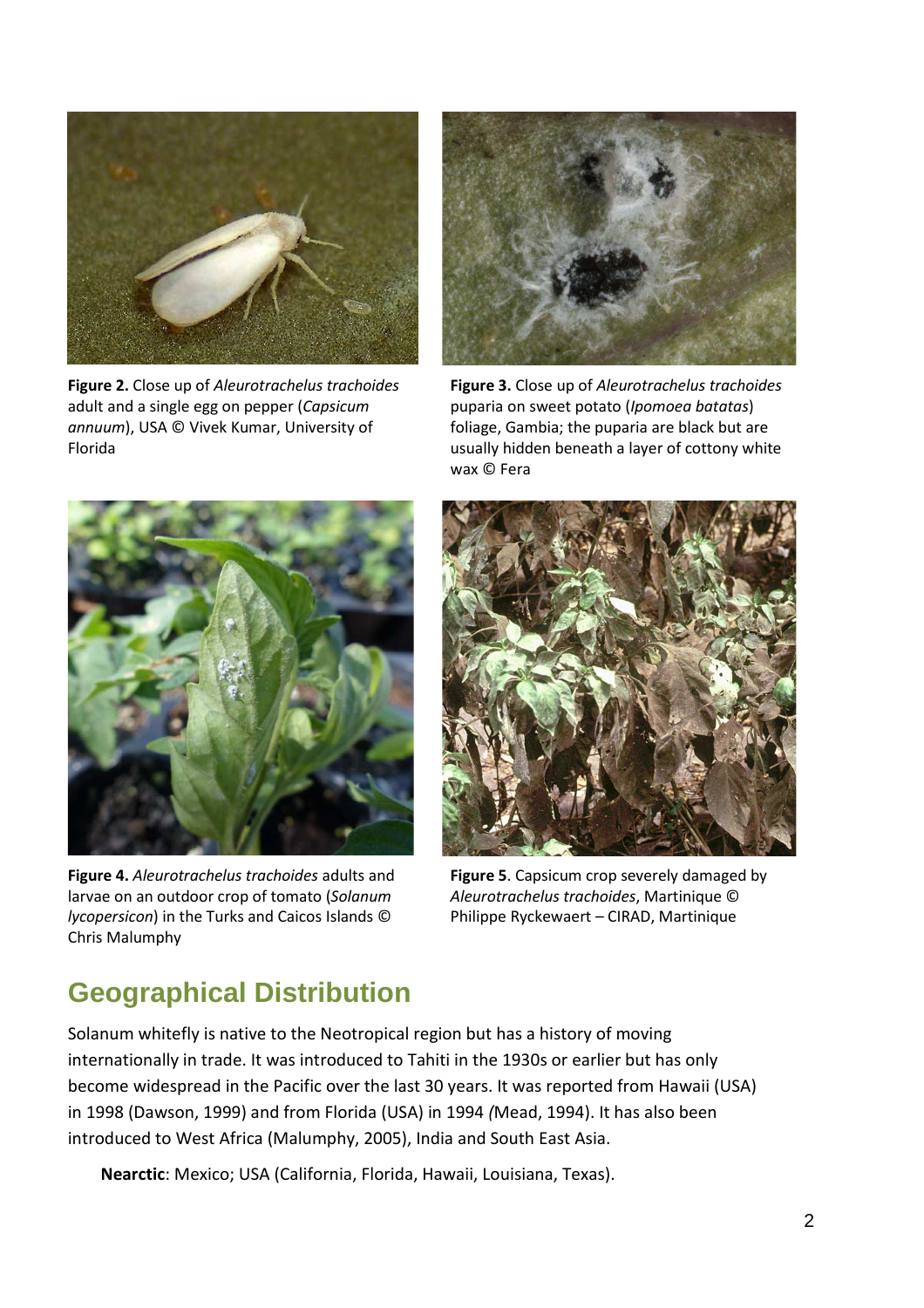- **Central America and Caribbean**: Antigua and Barbuda; Bahamas; Barbados; Belize; British Virgin Islands; Cayman Islands; Costa Rica; Cuba; Dominica; Dominican Republic; El Salvador; Guadeloupe; Guatemala; Haiti; Honduras; Jamaica; Martinique; Netherlands Antilles (Curaçao); Nicaragua; Panama; Puerto Rico; Saint Lucia; Surinam; Trinidad and Tobago; Turks and Caicos Islands; US Virgin Islands.
- **South America**: Brazil; Colombia; Ecuador (Galapagos), French Guiana; Guyana; Peru; Suriname; Venezuela.
- **Asia**: India; also observed in South East Asia although there appear to be no published records.
- **Africa**: Comoros Islands; Gambia; Mozambique; Nigeria; Reunion.
- **Australasian**: Australia; Bonin Islands; Fiji; Guam; Micronesia; French Polynesia; Hawaiian Islands; Nauru and Tonga; Northern Mariana Islands; Palau; Papua New Guinea; Tahiti.

#### **Host Plants**

Solanum whitefly is broadly polyphagous, occurring on plants belonging to at least 33 families, and there are nine major crop hosts: celery (*Apium graveolens*)*;* sweet pepper (*Capsicum annuum*)*;*  chili pepper (*Capsicum frutescens*); sweet potato (*Ipomoea batatas*)*;* tobacco (*Nicotiana tabacum*)*;*  avocado (*Persea americana*)*;* rose (*Rosa* sp.); tomato (*Solanum lycopersicum*); and eggplant (*Solanum melongena*).

**Acanthaceae:** *Ruellia* sp. **Annonaceae**: *Annona cherimolia*; *A. muricata*; *A. reticulata*. **Apiaceae:** *Apium graveolens*. **Apocynaceae**: *Tabernaemontana divaricata*. **Araceae**: *Syngonium podophyllum*; *Xanthosoma sagittifolium*. **Arecaceae**: *Chamaedorea elegans*; *Chamaedorea* sp.; *Cocos nucifera*; *Dypsis lutescens*; *Veitchia merrillii*. **Asteraceae**: *Bidens pilosa*; *Lactuca sativa*; *Mikania cordifolia*. **Bignoniaceae**: *Tabebuia glomerata*; *Tabebuia pallida*. **Boraginaceae**: *Cordia collococca.*  **Brassicaceae**: unspecified. **Cannaceae**: *Canna coccinea*. **Casuarinaceae**: *Casuarina* sp.. **Chrysobalanaceae**: *Licania michauxii*. **Convolvulaceae**: *Ipomoea batatas*; *Ipomoea* sp.; *Merremia* sp.. **Cucurbitaceae**: unspecified. **Dioscoreaceae**: *Dioscorea* sp. **Fabaceae**: *Bauhinia divaricata*; *Canavalia ensiformis*; *Leucaena* sp.. **Guttiferae**: *Calophyllum antillanum*; *Hypericum hypericoides*. **Lauraceae**: *Persea americana*.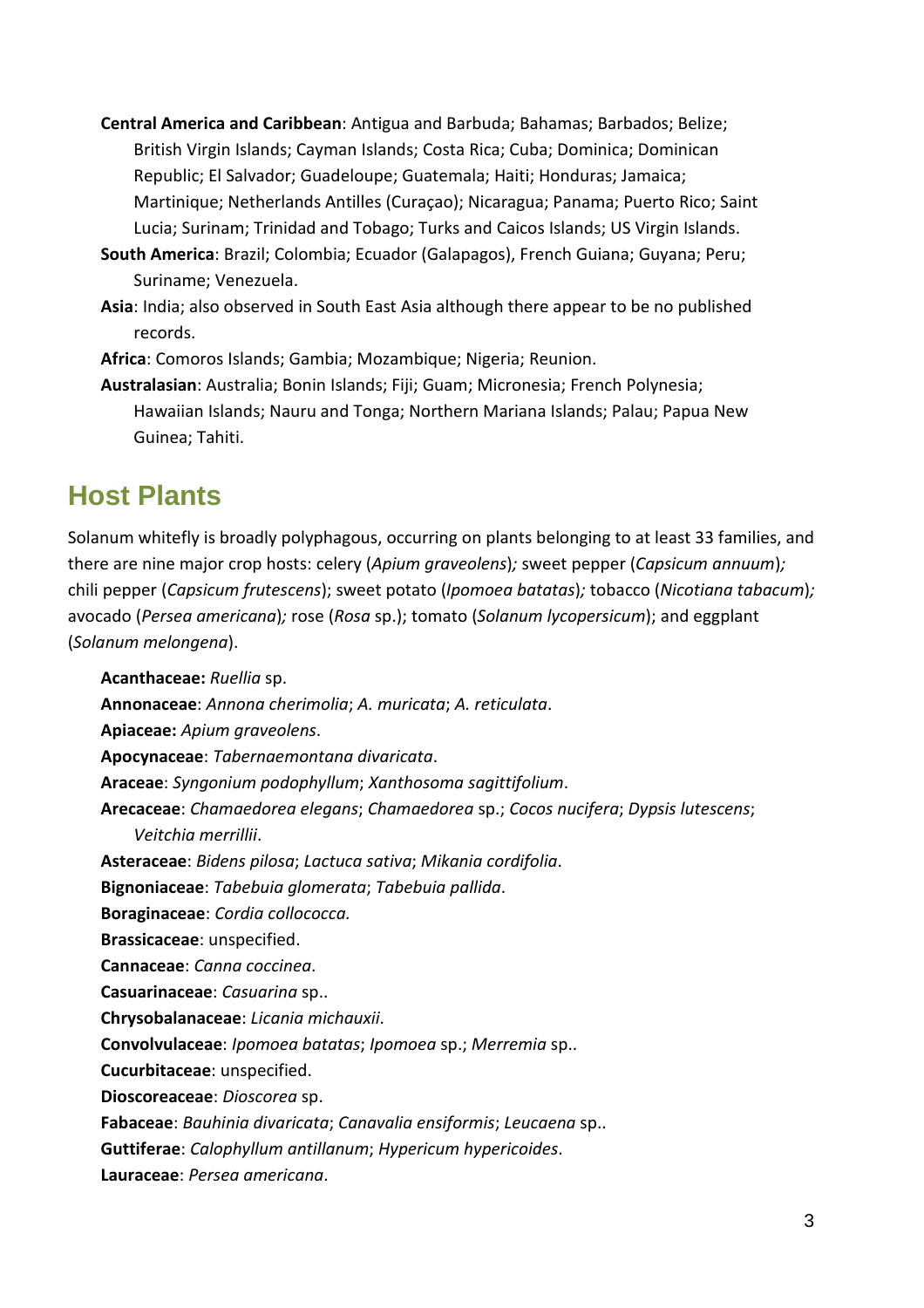**Malvaceae**: *Hibiscus elatus*. **Melastomataceae**: *Miconia magnifolia*. **Moraceae**: *Ficus membranaceae*; *Ficus retusa*. **Myrsinaceae**: *Ardisia escallonioides*. **Myrtaceae**: *Psidium guajava*. **Phytolaccaceae**: *Petiveria alliacea*. **Polygonaceae**: *Coccoloba uvifera*. **Rosaceae**: *Rosa* sp.. **Rubiaceae**: *Morinda citrifolia*; *Psychotria nervosa*; *Randia aculeate*. **Rutaceae**: *Citrus limon*; *Citrus* sp.; *Cleome* sp.. **Sapotaceae**: *Pouteria sapota*. **Solanaceae**: *Capsicum annuum*; *C. frutescens*; *Capsicum* sp.; *Cestrum nocturnum*; *Datura stramonium*; *Lycopersicon esculentum*; *Lycopersicon* sp.; *Nicotiana tabacum*; *Solanum melongena*; *S. nigrum*; *S. seaforthianum*; *S. torvum*; *Solanum* sp.. **Sterculiaceae**: *Theobroma cacao*. **Verbenaceae**: *Citharexylum* sp.;*Tectona grandis*.

#### **Description**

In life *A. trachoides* adults (Fig. 2) are white, covered with a white powdery wax, and 1-2 mm in length. The puparia (fourth-larval instar) are elliptical, black (Fig. 3), about 1.0 mm in length with a long marginal white wax fringe and they are often covered by the first, second and third-instar exuviae (Fig. 3). The puparia occur in dense colonies that smother the under surfaces of the foliage with puparia, wax secretions and honeydew, on which sooty moulds grow. Although the puparia are black, infestations appear white due to a covering of cottony wax (Figs 1 and 4).

*Aleurotrachelus* is one of the largest genera of whiteflies and currently contains 74 species (Evans, 2008; Martin & Mound, 2007). There is no comprehensive key for their identification. The black puparia need to be bleached and slide mounted before they can be identified.

## **Biology**

Like all whitefly, the development of *A. trachoides* involves six stages: egg, four larval instars and the adult. Females lay tiny, translucent, oblong eggs on the undersides of leaves (Fig. 2), which turn yellow to greyish-brown as they mature. The life cycle (egg to adult) takes approximately 29 days at 25±1°C; eggs take an average of eight days to hatch, seven days for first instars to moult into second instars, six days for completion of the second instar, four days for the third instar, and four days for the adult to emerge from the fourth instar (puparium) (Kumar *et al*., 2017).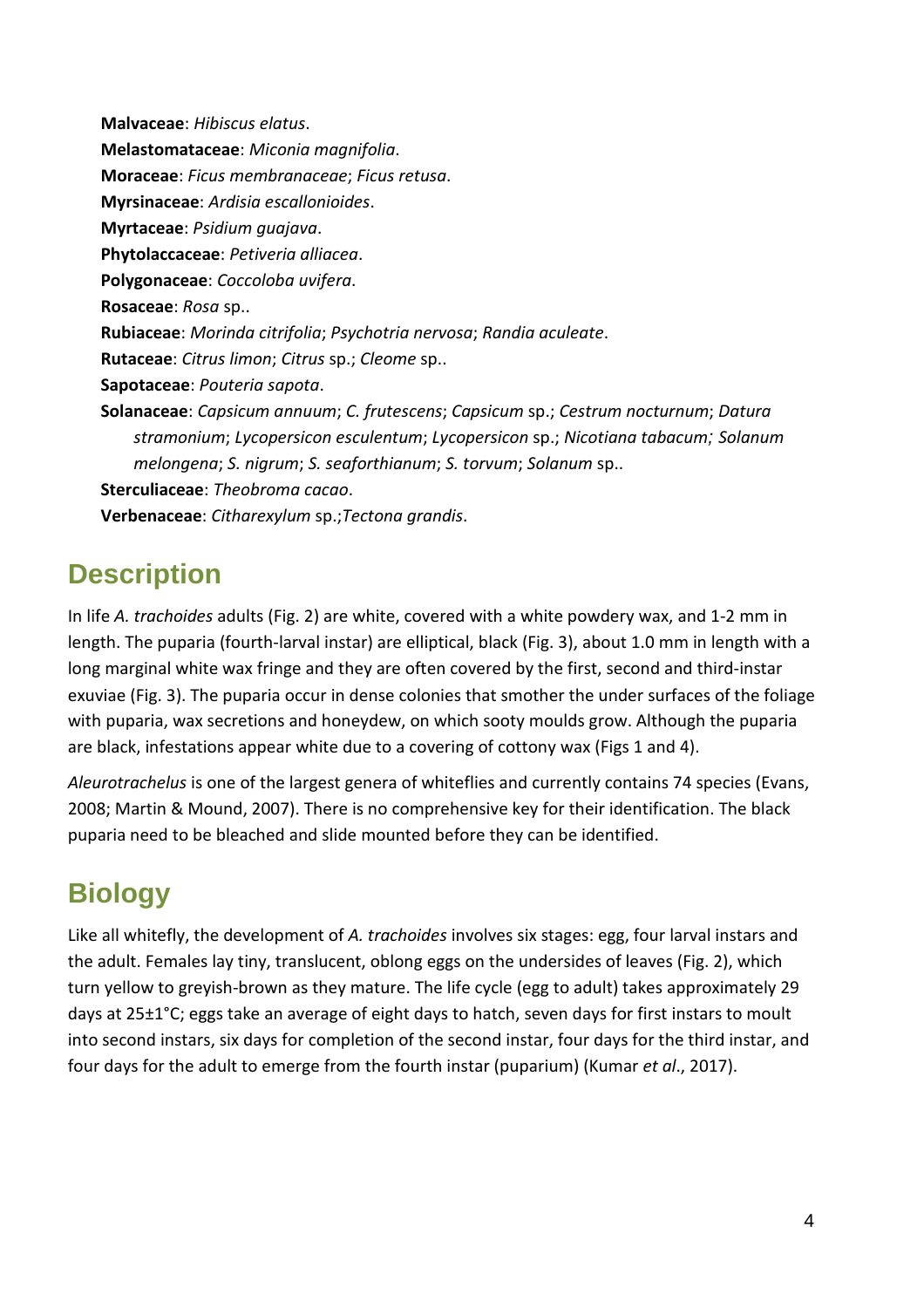

**Figure 6.** Pepper plant exhibiting poor growth, chlorosis and leaf curling due to a large infestation of Solanum whitefly in the Turks and Caicos Islands © C. Malumphy

#### **Dispersal and Detection**

The main natural dispersal stage is the winged adult although they are relatively weak fliers and can only fly over short distances. They readily fly when disturbed and are easily transported by air currents or on workers clothes. Long distance dispersal is by infested plants being moved in plant trade.

Infestations of *A. trachoides* are highly conspicuous due to the cottony wax and are easily detected by examining the lower surfaces of the foliage. Infested plants exhibit chlorosis, poor growth and leaf curling (Fig. 6) and severe infestations can cause significant necrosis and leaf loss (Fig. 5). It is however, very difficult to detect the eggs and early instars during phytosanitary inspections.

## **Economic Impact**

Solanum whitefly feeds on leaves and young shoots, but fruit can also be attacked. Direct damage is caused by larvae and adults feeding and removing large quantities of sap. Symptoms may include plant stunting, leaf loss, and lower fruit production. Indirect damage is caused by sooty moulds developing on honeydew egested by the insect. This may reduce photosynthesis and gas exchange, as well as the aesthetic and economic value of the plants. *Aleurotrachelus trachoides* is not known to be a virus vector.

*Aleurotrachelus trachoides* is recorded feeding on a wide range of crops and is an economic pest of chillies, peppers, sweet potatoes, tomatoes and yams. It is listed as an A1 quarantine pest by the Regional Plant Protection Organisations of both Southern Africa and Eastern Africa.